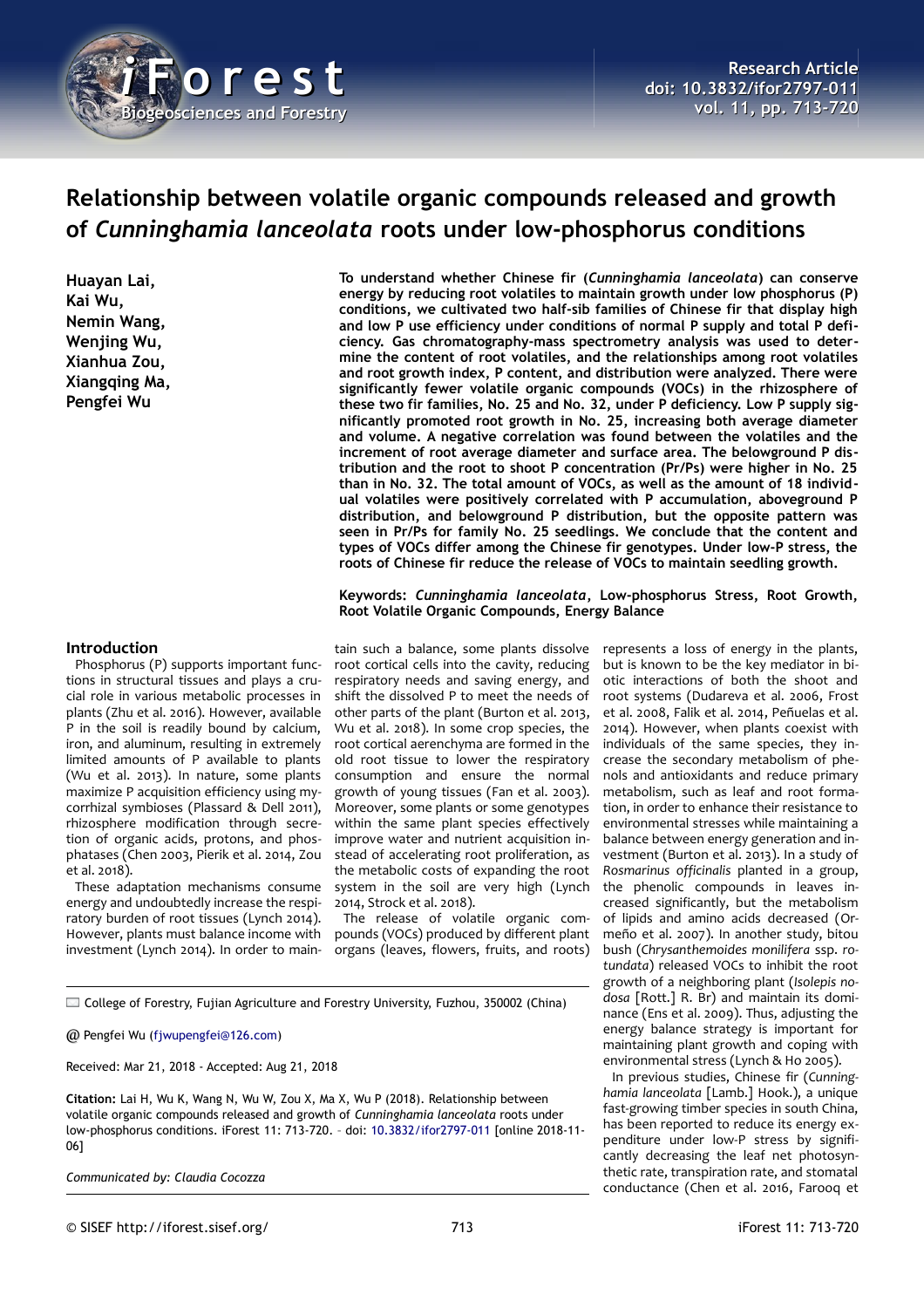# *Lai H et al. - iForest 11: 713-720*

al. 2018). However, the elite genotypes with high P use efficiency had a greater ability to forage available P patches, displaying increased root proliferation in the form of larger root surface area and root volume in P-poor than in P-rich patches (Wu et al. 2011, Zou et al. 2015). How can this energy-consuming behavior be reconciled with the need to reduce energy expenditure under P deficiency? As VOCs are an important secondary metabolite, we hypothesize that: (1) under low P stress, Chinese fir decreases the release of VOCs in order to reduce energy expenditure, to different extents in different genotypes; and (2) the content of VOCs released is negatively correlated with plant growth traits, especially with root morphological traits.

In the present study, conducted in two Chinese fir half-sib families with different P use efficiencies, we measured the root growth increment, the average increase in root diameter, the root surface area increment, P accumulation, the P distribution pattern, and the release of VOCs from the rhizosphere of Chinese fir seedlings. The aim was to gain a better understanding of the energy metabolic balance associated with P acquisition in Chinese fir by studying the regulatory mechanism under low-P stress.

# **Materials and methods**

## *Plant materials*

Two half-sib Chinese fir families, No. 32 and No. 25, were selected from 1.5 generations of seed orchard at the state-owned forest farm in Zhangping, Fujian Province, SE China. These families were selected based on preliminary observations of significant differences (*p* < 0.05) in P utiliza-



<span id="page-1-0"></span>**Fig. 1** - Schematic presentation of the collection of gases from the roots of Chinese fir seedlings. The collection device was made of polyvinyl fluoride (PVF), which is chemically inert. The PVF sampling bag can store the gas over a long period of time with no change to the concentration. The test device was a square box with a top divided into two flaps, the left side leading to an air outlet that was connected to the collection bag outside the tube. On the right side, an open air inlet was fixed to an annular hose, with a uniform hole to ensure uniform flow of gas. A gas flow meter was connected to the air inlet, providing a flow of air through activated carbon cylinders to clean the air. VOCs released by the roots at the bottom of the tube flowed up to the air outlet. The sides of the tube, the bottom plate, and the top cover were 5 mm thick and made of acrylic material; the square pipe joints were watertight, and the entire test device was airtight when closed. To ensure that no air leaked out of the box, tape was used to seal the top flaps.

tion efficiency, with No. 32 showing lower efficiency than No. 25 under no-P conditions. For this preliminary experiment, sixmonth-old seedlings were planted in pots and harvested three months after the start of the treatments (Wu et al. 2018). Hence, we used healthy, six-month-old, uniform seedlings (14.02 ± 0.42 cm in height, 2.48 ± 0.10 mm in root collar diameter) from the forest farm as the test subjects. They were cultivated in washed sand containing available P at  $0.034 \pm 0.007$  mg kg<sup>-1</sup>.

#### *Experimental design*

Each seedling was cultivated in *ad-hoc* designed acrylic pots, which were 15 cm long, 15 cm wide, and 20 cm in height [\(Fig. 1\)](#page-1-0) in the greenhouse at the College of Forestry, Fujian Agriculture and Forestry University, starting on October 30, 2016. Temperature in the greenhouse ranged from 18 °C to 28 °C, and the relative humidity was 65.2% and 78.7% during the light and dark periods of the experiment, respectively. To each pot we added 4.5 kg of cleaned sand passed through a 2-mm sieve and 10 g crystal mud (Shenyang base stone, Shuanglong Chemical Co., China) that absorbed the Hoagland solution (Wu et al. 2011) for 24 h (1 g dry crystal mud, with a particle size of 1 mm, can absorb 100 mL solution).

The seedlings from two families were assigned to one of two P levels, normal P ( $P_i$ : 1.0 mmol  $L^1$  KH<sub>2</sub>PO<sub>4</sub>) and no P (P<sub>0</sub>: 0 mmol L<sup>1</sup> KH<sub>2</sub>PO<sub>4</sub>). Each treatment was replicated five times. A 200-mL volume of deionized water was poured into the pot once every 2 days (at 7:00 p.m.), with water potential 70% (moisture probe mp-406, ICT International Pty, Armidale, NSW, Australia).

## *Data collection*

# **VOC collection and detection**

The rhizosphere VOCs were collected at 10:00 a.m. on day 7, 14, and 21 during the experiment. VOCs were collected three times from three replicates, as well as from two control containers that contained different P levels but no seedlings. The VOCs released in the pots were collected by dynamic headspace collection (Robert et al. 2012) as follows [\(Fig. 1\)](#page-1-0). First, the left and right top flaps were closed. To fill any gaps between the planting trough and the stem of the seedling, a layer of cotton was wrapped around the stem of the seedling. Secondly, a 2-L volume of PVF (polyvinyl fluoride) sampling bag (model TD-4501, Dalian Deling Gas Packaging Co., Liaoning, China) was pumped to vacuum standby. A drum-type collection device was used with an air compressor to force the air through the activated carbon, pass the gas flow meter, through the sealed rhizosphere containing plants, and into the collection bag. Next, the air compressor was opened and the gas flow meter was adjusted to 20 L min<sup>1</sup>, the system was ventilated for 2 minutes to drain the air from the unit, and the collection bag switch was opened. Finally,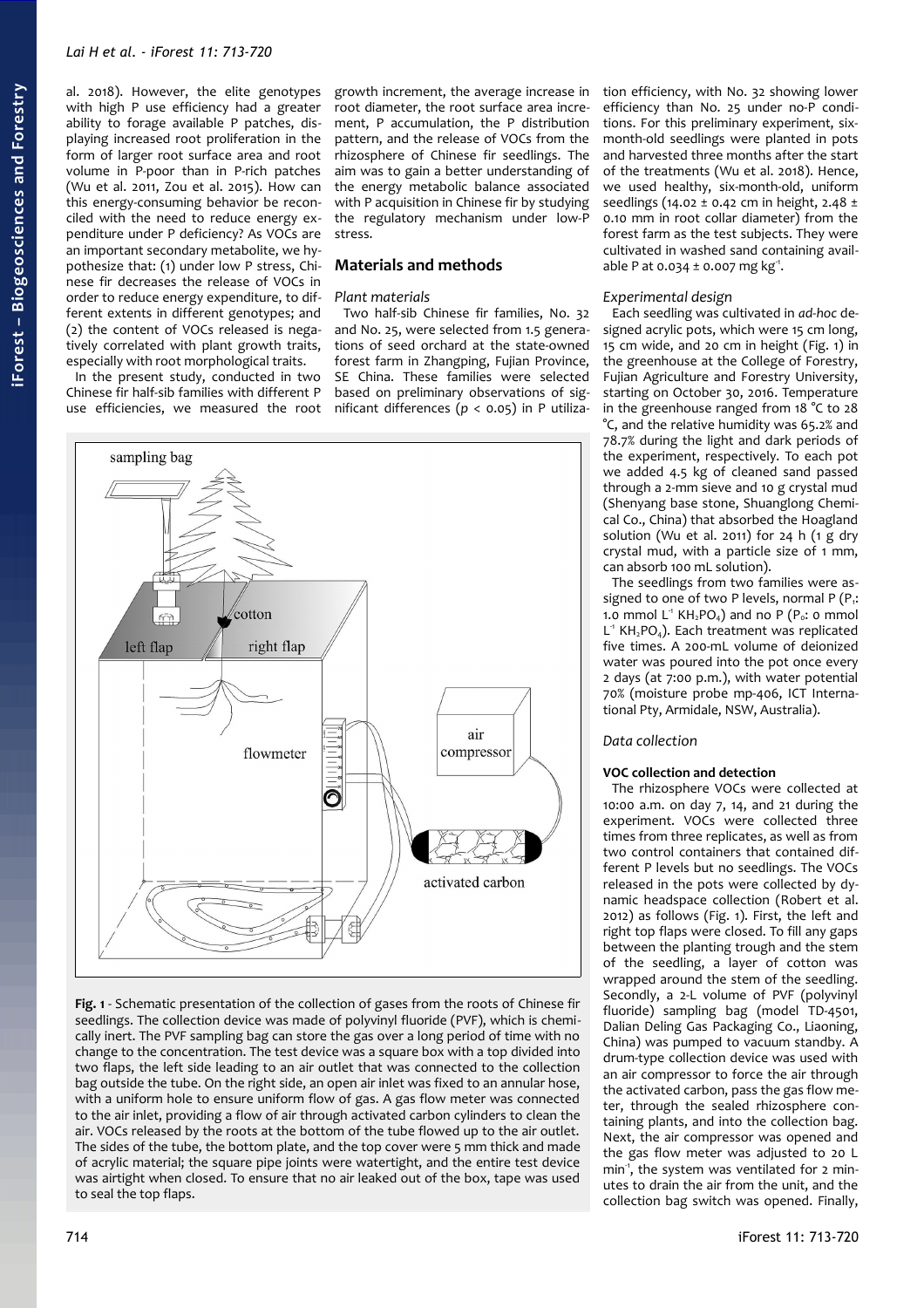

<span id="page-2-0"></span>**Fig. 2** - The amounts and types of 18 volatile organic compounds (VOCs) released from Chinese fir roots after 21 days of lowphosphorus stress. Within each panel, bars (means ± SE) labeles by the same lowercase letter are not significantly different  $(p>0.05)$ .

the collection bag switch and the air compressor switch were closed while the bag was filled. After collection, the sampling bag was wrapped in a black opaque plastic bag to prevent the VOCs from decomposing.

Roots can produce a large amount of VOCs such as terpenes (Lin et al. 2007). In the present study, 18 VOCs [\(Fig. 2\)](#page-2-0) were screened and tested (Peñuelas et al. 2014). The VOCs were analyzed by gas chromatography-mass spectrometry (GC-MS-QP7890B® , Agilent Technologies, Santa Clara, CA, USA) operating in EI mode at 70 ev, with a source temperature of 230°C, scanning range 35-350 amu, and sweeping speed at  $3.125$  u s<sup>1</sup>. The GC-MS was fitted with a fused silica HP1 capillary column (60 m × 0.32 mm) with helium as the carrier gas with a flow rate of 4 mL min<sup>1</sup>, and the injector temperature was set at 200 °C in splitless mode. The oven temperature program started at 10 °C and remained at that temperature for 3 min, increased by 5 °C min<sup>1</sup> until it reached 120 °C, then increased by 10 °C min-1 to 250 °C and remained at 250 °C for 7 min, with a 3-min scan. The compounds were identified by comparison with mass spectra in NIST 14.

# **Root morphology traits and P distribution determination**

The tested seedlings were harvested on November 20, 2016 (21 days after the treatments were initiated). All roots were carefully cleaned with distilled water and dried with filter paper, and the root system image was scanned. Then the root morphological traits such as root length, surface area, total volume, and average diameter were analyzed using WinRHIZO™ ver. 4.0B root analysis system software (Regent Instruments Inc., Sainte-foy, Quebec, Canada), after scanning by a Canadian Digital Scanner (STD1600®, Epson, USA). The increments in root morphological traits were calculated as differences in each trait before and after the treatments.

The harvested seedlings were divided

into aboveground and belowground parts, oven dried at 105 °C for 30 min to deactivate enzymes, and then dried at  $79 °C$  to constant mass to determine dry mass and P concentration. The aboveground and belowground parts of the seedlings were crushed, after which 0.2 g of the air-dried sample was passed through a 2-mm sieve and weighed. The crushed samples were digested with  $H_2SO_4$ -HClO<sub>4</sub>. The P concentrations of the seedlings were measured by phosphomolybdate following the method described in He et al. (2003). We calculated aboveground P distribution by multiplying

<span id="page-2-1"></span>**Tab. 1** - Effects of Chinese fir family and phosphorus (P) supply level on root morphological traits, P allocation patterns and amount of volatile organic compounds (VOCs) released by roots of seedlings. *F*-values are given with their level of significance. (\*): *p* < 0.05; (\*\*): *p* < 0.01.

|                                              |                               | Factors (F-values) |                       |              |  |  |
|----------------------------------------------|-------------------------------|--------------------|-----------------------|--------------|--|--|
| Group/Variable                               |                               | Family<br>(F)      | P supply<br>level (P) | $F \times P$ |  |  |
| Amount of VOCs                               |                               | $7.40*$            | 34.48**               | $9.32*$      |  |  |
| Increment of<br>root<br>morphology<br>traits | Root length                   | $68.22**$          | 0.37                  | 1.47         |  |  |
|                                              | Root surface area             | $42.33**$          | 4.39                  | 0.41         |  |  |
|                                              | Root average diameter         | $18.33**$          | $13.43*$              | $5.63*$      |  |  |
|                                              | Root volume                   | $90.30**$          | $62.23**$             | 34.82**      |  |  |
| P allocation<br>patterns                     | P accumulation of whole plant | 3.32               | 14.97*                | 0.005        |  |  |
|                                              | P accumulation of root        | 1.46               | $15.11**$             | 0.007        |  |  |
|                                              | P accumulation of shoot       | $6.56*$            | 0.52                  | 0.001        |  |  |
|                                              | Pr/Ps                         | $7.77*$            | 3.19                  | 1.32         |  |  |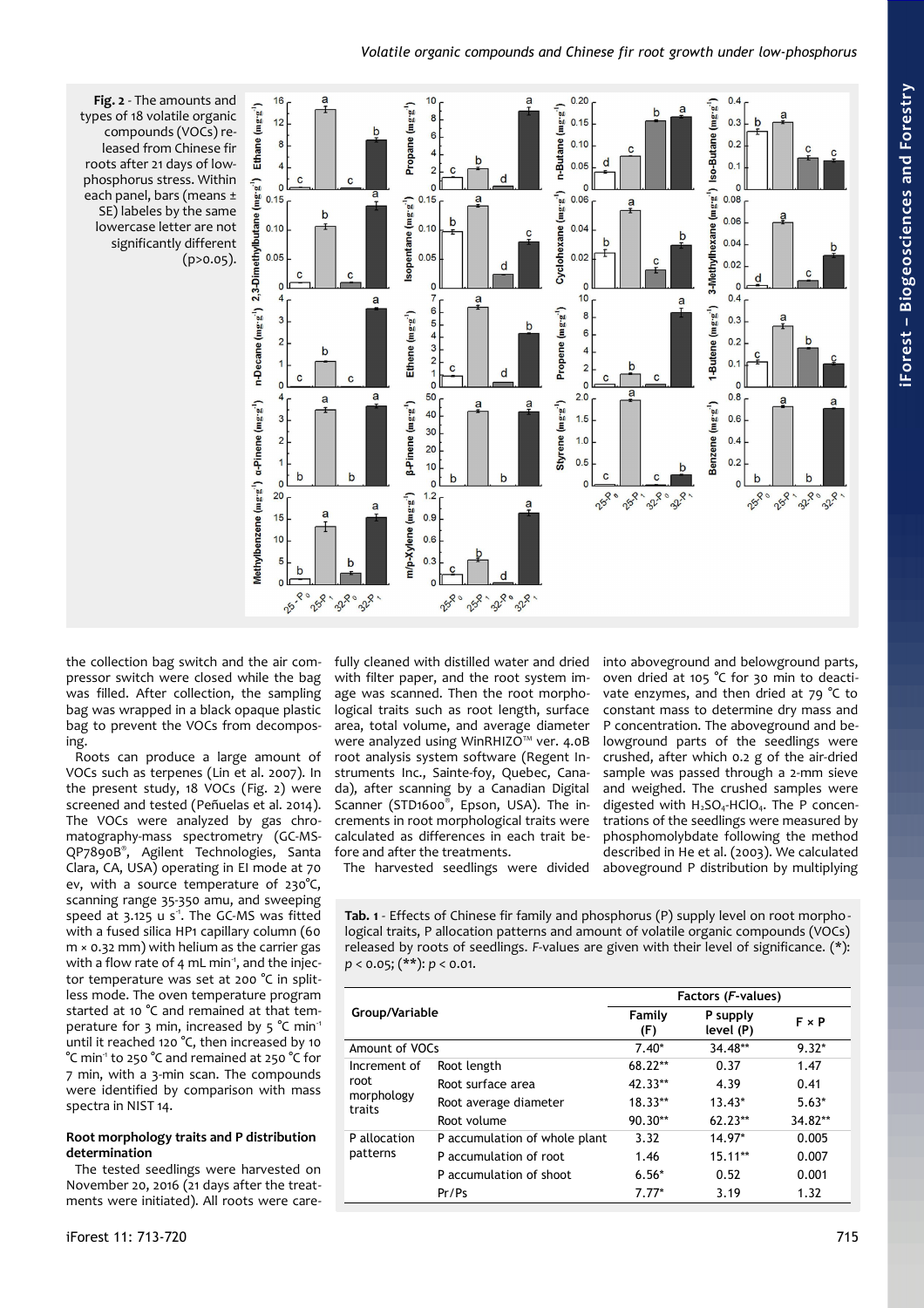

<span id="page-3-0"></span>**Fig. 3** - Changes in the amounts of volatile organic compounds (VOCs) released by Chi nese fir seedlings under different phosphorus supply conditions for different periods of time. Within each inflection point, bars (means ± SE) labeled by the same lowercase letter are not significantly different (p>0.05) in family no. 32 seedlings, by the same capital letter are not significantly different (p>0.05) in family no. 25 seedlings.

aboveground P concentration by aboveground dry biomass, and belowground P distribution following a similar process. The total P accumulation equaled aboveground P distribution plus belowground P distribution. To estimate the P translocation efficiency, we calculated root to shoot P concentration ratio (Pr/Ps).

# *Data analysis*

The VOC components were analyzed by Masshunter Qualitative Analysis B.07.00 and Quantitative Analysis B.07.01 (Agilent Technologies, Santa Clara, CA, USA). Twofactors analysis of variance (ANOVA) was performed to determine the effects halfsib families (No. 25 and No. 32), P supply

 $(P_0$  and  $P_1$ ) on the amount of VOCs released by Chinese fir roots, using the software package SPSS® ver. 19.0 (IBM, Armonk, NY, USA). In addition, the differences in growth, distribution of P, P accumulation per family, P supply, and the interaction of these factors were examined. Means that exhibited significant differences (*p* < 0.05) were examined by LSD multiple comparison method. Correlations between growth traits and P accumulation and between P distribution and VOC content at different P treatments were also analyzed, and differences were considered significant at the 0.05 level and highly significant at the 0.01 level (2-tailed). All data were expressed as mean ± standard error.

# **Results**

# *VOC types and amounts released by roots of Chinese fir under P stress*

There was significant two-way interaction effects between Chinese fir family and P supply level on the amounts of VOCs released by roots, and both factors significantly affected the VOCs amounts on an individual basis (*p* < 0.05 – [Tab. 1\)](#page-2-1).

The amount of VOCs released by both Chinese fir families was lower under P deficiency  $(P_0)$  treatment than under normal P supply [\(Fig. 3\)](#page-3-0). As the duration of the experiment continued, the amount of VOCs decreased strongly and the difference in amount of VOCs reached a significant level under P deficient treatment, whereas the amount did not change significantly under



<span id="page-3-1"></span>**Fig. 4** - Difference in the root length increment (A), average root diameter increment (B), root surface area increment (C), and root volume increment (D) between two genotypes of Chinese fir seedlings (families no. 25 and no. 32) under low-phosphorus stress. Within each panel, bars (means ± SE) labeled with the same lowercase letter are not significantly different (p>0.05).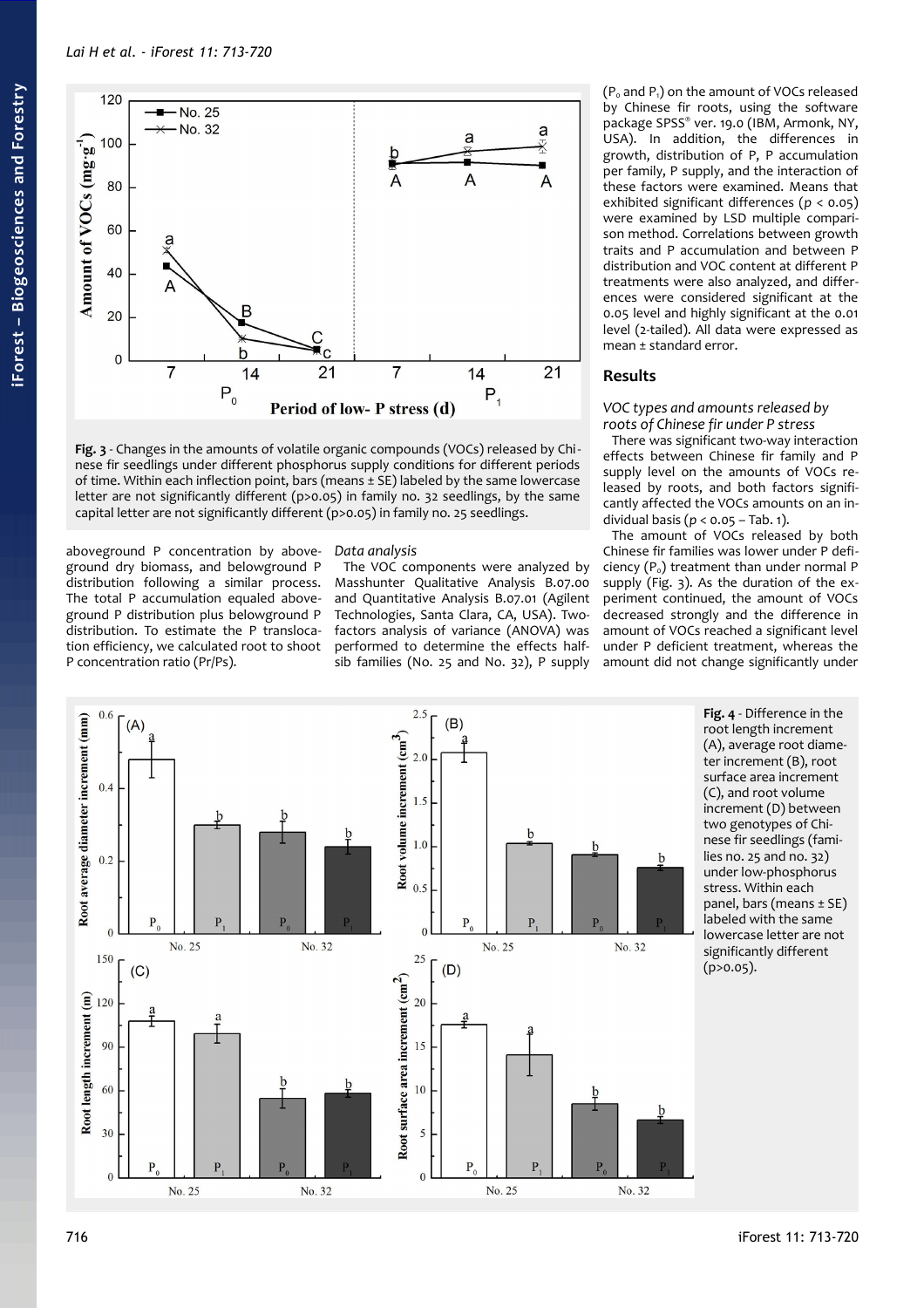normal P supply treatment. Interestingly, P deficiency promoted the release of 1-butene from family No. 32 seedling root at 21 days, while the amounts of other types of VOCs released from both two families were significantly less under P deficient than under normal P supply treatment [\(Fig. 2\)](#page-2-0), similar pattern at 7 days and 14 days was observed (see Fig. S1 and Fig. S2 in Supplementary material for the original data used to perform this analysis).

# *Relationship between root growth and amount of VOCs under P stress*

## **Root growth**

There was significant two-way interaction effects between Chinese fir family and P supply level on the increments of root average diameter and volume ( $p < 0.05$ ), but not on the increments of root length and surface area (*p* > 0.05 – [Tab. 1\)](#page-2-1). Low P stress significantly promoted growth of average root diameter [\(Fig. 4A](#page-3-1)) and root volume [\(Fig. 4B](#page-3-1)) in family No. 25 seedlings compared with the family No. 32 seedlings. As individual factors, P supply level non-significantly affected either root length or surface area  $(p > 0.05)$ . In contrast, the root morphology growth was significantly different in the two families ( $p < 0.05$  – [Tab.](#page-2-1) [1\)](#page-2-1); both the increments of root length and surface area of family No. 25 seedling roots were larger than those of family No. 32 [\(Fig. 4C](#page-3-1), [Fig. 4D](#page-3-1)).

#### **Correlation between root growth and amount of VOCs**

For family No. 25 seedlings, the correlation between the amount of 18 individual VOCs and the increment of root average diameter was not significant (*p* > 0.05), but the increment of root volume was negatively correlated with the total amount of VOCs or the 18 individual VOCs (*p* < 0.05 – [Tab. 2\)](#page-4-1). For family No. 32 seedlings, there was a negative correlation between the amount of 16 individual VOCs and the increment of root average diameter, while the increment of root volume was positively correlated, the relationship with the release of 1-butene was inverse; however, neither of these measures reached a significant level (*p* > 0.05 – [Tab. 2\)](#page-4-1).

## *Relation between P accumulation/allocation and VOC amount under P stress*

### **P accumulation and allocation**

The effect of Chinese fir family on P accumulation of root system was significant (*p* < 0.05 – [Tab. 1\)](#page-2-1). The P supply level had a significant effect both on P accumulation of the whole plant and the shoot (*p* < 0.05 – [Tab. 1\)](#page-2-1). Compared to P deficient treatment, the P accumulation of the whole plant and the shoot of families No. 25 and No. 32 were significantly lower than that of normal P supply treatment (*p* < 0.05 – [Fig.](#page-4-0) [5A](#page-4-0), [Fig. 5B](#page-4-0)), but not in P accumulation of root system (*p* < 0.05 – [Fig. 5C](#page-4-0)). Moreover,

<span id="page-4-1"></span>**Tab. 2** - Relationship between root morphology traits and amount of volatile organic compounds (VOCs) released by roots of Chinese fir seedlings. (AD): Average diameter increment; (V): Volume increment; (L): Length increment; (SA): Surface area increment; (\*): p<0.05 (2-tailed); (\*\*): p< 0.01 (2-tailed).

| <b>VOC</b>         |         | Family no. 25 |          |         |         | Family no. 32 |         |          |
|--------------------|---------|---------------|----------|---------|---------|---------------|---------|----------|
|                    | AD      | v             | L        | SΑ      | AD      | ۷             | L       | SΑ       |
| <b>Total VOCs</b>  | $-0.79$ | $-0.94*$      | $-0.65$  | $-0.24$ | $-0.58$ | 0.06          | 0.02    | $-0.62$  |
| Ethane             | $-0.8$  | $-0.93**$     | $-0.68$  | $-0.17$ | $-0.56$ | 0.05          | 0.02    | $-0.6$   |
| Propane            | $-0.76$ | $-0.90*$      | $-0.62$  | $-0.24$ | $-0.56$ | 0.05          | 0.02    | $-0.6$   |
| n-Butane           | $-0.72$ | $-0.96**$     | $-0.71$  | $-0.26$ | $-0.41$ | 0.13          | 0.04    | $-0.11$  |
| Iso-butane         | $-0.59$ | $-0.84*$      | $-0.90*$ | 0.002   | 0.65    | 0.51          | 0.7     | 0.78     |
| 2,3-Dimethylbutane | $-0.79$ | $-0.93**$     | $-0.65$  | $-0.24$ | $-0.53$ | 0.08          | 0.02    | $-0.6$   |
| Isopentane         | $-0.66$ | $-0.98**$     | $-0.67$  | $-0.3$  | $-0.54$ | 0.12          | 0.04    | $-0.71$  |
| Cyclohexane        | $-0.74$ | $-0.94**$     | $-0.7$   | $-0.3$  | $-0.49$ | 0.04          | 0.08    | $-0.82*$ |
| 3-Methylhexane     | $-0.8$  | $-0.94**$     | $-0.68$  | $-0.19$ | $-0.5$  | 0.08          | 0.01    | $-0.57$  |
| n-Decane           | $-0.79$ | $-0.94**$     | $-0.66$  | $-0.22$ | $-0.58$ | 0.08          | 0.01    | $-0.64$  |
| Ethene             | $-0.79$ | $-0.94**$     | $-0.66$  | $-0.21$ | $-0.58$ | 0.08          | 0.02    | $-0.63$  |
| Propene            | $-0.75$ | $-0.94**$     | $-0.59$  | $-0.35$ | $-0.51$ | 0.1           | 0.03    | $-0.63$  |
| 1-Butene           | $-0.71$ | $-0.96**$     | $-0.58$  | $-0.35$ | 0.56    | $-0.22$       | 0.08    | 0.67     |
| α-Pinene           | $-0.8$  | $-0.94**$     | $-0.67$  | $-0.19$ | $-0.57$ | 0.07          | 0.02    | $-0.62$  |
| <b>B-Pinene</b>    | $-0.79$ | $-0.94**$     | $-0.65$  | $-0.23$ | $-0.59$ | 0.06          | 0.01    | $-0.62$  |
| Styrene            | $-0.8$  | $-0.94**$     | $-0.66$  | $-0.21$ | $-0.61$ | 0.09          | $-0.02$ | $-0.65$  |
| Benzene            | $-0.79$ | $-0.94**$     | $-0.65$  | $-0.22$ | $-0.58$ | 0.08          | 0.02    | $-0.64$  |
| Methylbenzene      | $-0.76$ | $-0.93**$     | $-0.57$  | $-0.36$ | $-0.6$  | 0.02          | 0.01    | $-0.63$  |
| m/p-Xylene         | $-0.77$ | $-0.91*$      | $-0.52$  | $-0.32$ | $-0.56$ | 0.11          | 0.02    | $-0.67$  |

the P accumulation in the roots and the Pr/Ps were higher for family No. 25 than for family No. 32 seedlings (*p* < 0.05 – [Fig. 5C](#page-4-0), [Fig. 5D](#page-4-0)).

## **Correlation between P accumulation and allocation with amount of VOCs**

The total amount of VOCs and the 18 individual VOCs were positively correlated with

<span id="page-4-0"></span>P accumulation in the whole plant, shoots, and root system, but the opposite pattern was seen in Pr/Ps for family No. 25 Chinese fir seedlings [\(Tab. 3\)](#page-5-0). Moreover, for family No. 25 seedlings, there was a significant correlation between P accumulation in the whole plant and the 18 types of volatiles except 1-butene ( $p < 0.05$ ). For family No. 32, the correlation between the individual

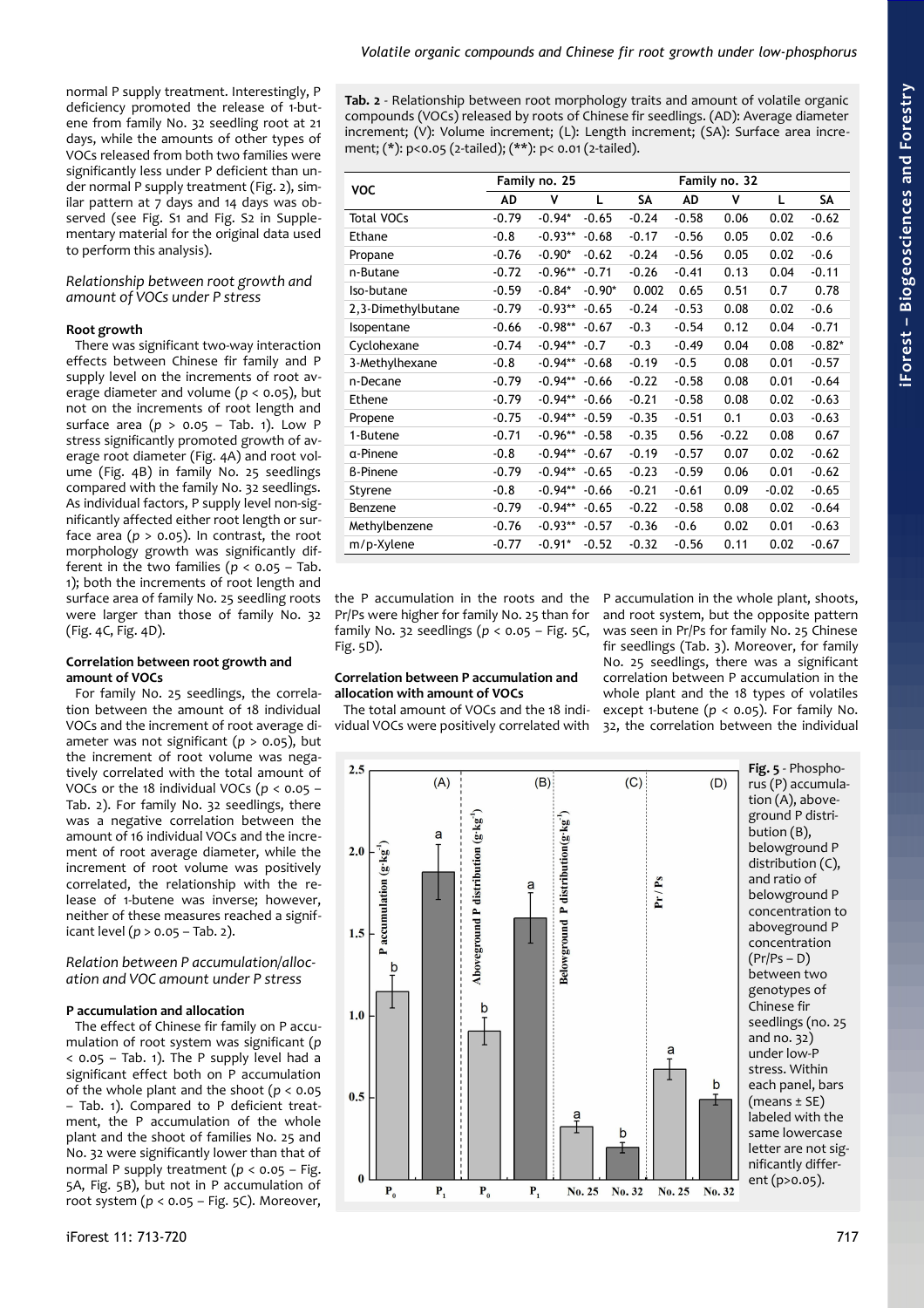<span id="page-5-0"></span>**Tab. 3** - Relationship between phosphorus allocation traits and amount of volatile organic compounds (VOCs) released by roots of Chinese fir seedlings. (PAW): P accumulation in whole plant; (APD): aboveground P distribution; (BPD): belowground P distribution; (Pr/Ps): root-shoot P concentration ratio; (\*): p< 0.05 (2-tailed); (\*\*): p< 0.01 (2-tailed).

| <b>VOC</b>         |            | Family no. 25 |            |         |            | Family no. 32 |            |         |
|--------------------|------------|---------------|------------|---------|------------|---------------|------------|---------|
|                    | <b>PAW</b> | <b>APD</b>    | <b>BPD</b> | Pr/Ps   | <b>PAW</b> | <b>APD</b>    | <b>BPD</b> | Pr/Ps   |
| <b>Total VOCs</b>  | $0.88*$    | 0.71          | 0.19       | $-0.49$ | 0.73       | $0.86*$       | 0.09       | $-0.76$ |
| Ethane             | $0.91*$    | 0.66          | 0.16       | $-0.53$ | 0.75       | $0.86*$       | 0.06       | $-0.76$ |
| Propane            | $0.88*$    | 0.8           | 0.35       | $-0.46$ | 0.74       | $0.87*$       | 0.07       | $-0.76$ |
| n-Butane           | $0.86*$    | 0.73          | 0.3        | $-0.53$ | 0.8        | 0.78          | $-0.13$    | $-0.5$  |
| Iso-butane         | $0.84*$    | 0.59          | 0.5        | $-0.59$ | $-0.39$    | $-0.19$       | 0.2        | 0.09    |
| 2,3-Dimethylbutane | $0.89*$    | 0.68          | 0.15       | $-0.48$ | 0.76       | $0.84*$       | 0.05       | $-0.76$ |
| Isopentane         | $0.83*$    | 0.75          | 0.31       | $-0.56$ | 0.72       | 0.75          | 0.12       | $-0.76$ |
| Cyclohexane        | $0.84*$    | 0.77          | 0.32       | $-0.44$ | 0.68       | 0.7           | 0.1        | $-0.8$  |
| 3-Methylhexane     | $0.90*$    | 0.68          | 0.18       | $-0.52$ | 0.77       | $0.85*$       | 0.03       | $-0.76$ |
| n-Decane           | $0.89*$    | 0.7           | 0.18       | $-0.51$ | 0.72       | $0.84*$       | 0.1        | $-0.76$ |
| Ethene             | $0.89*$    | 0.68          | 0.19       | $-0.52$ | 0.73       | $0.85*$       | 0.1        | $-0.76$ |
| Propene            | $0.82*$    | 0.76          | 0.21       | $-0.43$ | 0.77       | 0.79          | 0.05       | $-0.76$ |
| 1-Butene           | 0.81       | 0.76          | 0.22       | $-0.48$ | $-0.64$    | $-0.78$       | $-0.25$    | 0.77    |
| a-Pinene           | $0.90*$    | 0.67          | 0.16       | $-0.52$ | 0.73       | $0.85*$       | 0.09       | $-0.76$ |
| <b>B-Pinene</b>    | $0.89*$    | 0.7           | 0.18       | $-0.5$  | 0.72       | $0.87*$       | 0.1        | $-0.76$ |
| Styrene            | $0.90*$    | 0.7           | 0.18       | $-0.51$ | 0.67       | $0.86*$       | 0.17       | $-0.76$ |
| Benzene            | $0.89*$    | 0.7           | 0.18       | $-0.5$  | 0.72       | $0.84*$       | 0.11       | $-0.76$ |
| Methylbenzene      | $0.83*$    | $0.82*$       | 0.28       | $-0.41$ | 0.69       | $0.90*$       | 0.1        | $-0.77$ |
| m/p-Xylene         | $0.85*$    | $0.82*$       | 0.27       | $-0.44$ | 0.72       | 0.79          | 0.12       | $-0.76$ |

amount of 16 types of VOCs and P accumulation in the whole plant was positive, while Pr/Ps was positively correlated, the relationship with the release of either isobutane or 1-butene being inverse; however, neither of these VOCs reached a significant level (*p* > 0.05 – [Tab. 2\)](#page-4-1).

# **Discussion**

Different plant species produce different kinds of VOCs (Bruinsma et al. 2009), and there are also notable differences between genotypes (Dam et al. 2010). The present study showed that the VOCs released by two Chinese fir families were different. Significantly higher amounts of iso-butane, cyclohexane, and ethane were released from family No. 25 seedlings in response to different P levels compared with family No. 32 seedlings, although more n-butane was released by family No. 32 seedlings. Under P deficiency, the total amounts of VOCs released by family No. 25 and 32 were lower than under normal P supply level ([Fig. 3\)](#page-3-0). With the increasing duration of P deficiency, the amounts of VOCs released was severely inhibited, and the difference in the amount of VOCs reached a significant level under P deficient condition. Evidently, the seedlings responded to P stress by reducing its secondary metabolism to conserve resources and shifting the limited remaining resources to more vital functions. More metabolic resources are required for tasks such as resource acquisition, growth, and reproduction (Lynch 1998, Strock et al. 2018). However, P deficiency promoted the release of 1-butene from family No. 32

seedling root system in this study [\(Fig. 3\)](#page-3-0); similarly, emission of a type of VOC (isoprene) increased in *Phragmites australis* exposed to low P concentrations (Fares et al. 2008). They found that isoprene emission was limited by processes other than the availability of photosynthetic byproducts or by energetic (ATP) requirements under high P supply levels.

The nutrient use efficiency of plants depends on resource availability and utilization. Chiou & Lin (2011) reported that plants possess a multivariate signal network consisting of hormones, sugars, miRNA, and other modulators that work at different levels of regulation. The two Chinese fir families analyzed in this study (No. 25 and No. 32) used different strategies to cope with low-P stress, which may be the reason for the difference in the release of VOCs from their roots. Family No. 25, similar to other Chinese fir genotypes, exhibited "active capture of soil P," and as such, mainly adapts to low-P conditions *via* strong root proliferation and exudation of chemical substances (Wu et al. 2011, Zou et al. 2015, 2018). In contrast, family No. 32 is like the "passive low-P tolerance" genotype and could produce a high yield when the available soil P concentration was lower than that required by the average genotype, which mainly resists low-P stress by accelerating the internal P cycle of the plant body, *e.g.*, *via* improving the efficiency of P utilization by dissolving root cortex cells (Wu et al. 2018). In the present study, the root length and surface area of family No. 25 seedling were larger than

those of family No. 32 [\(Fig. 4C](#page-3-1), [Fig. 4D](#page-3-1)). According to the principle of conservation of energy, genotypes with high P efficiency need to consume more energy (Fan et al. 2003) and to balance their energy metabolism by reducing the emission of root volatiles.

The metabolic cost of soil exploration is an important component of plant growth under low P availability (Lynch & Ho 2005). The lack of soluble  $\overrightarrow{P}$  in the soil caused roots to expend more energy trying to detect P resources (Lynch 2014). The VOCs released by roots represent a metabolic cost, so reducing the VOCs is an adaptation to save energy (Asensio et al. 2007). In the present study, VOCs produced by the root system of Chinese fir seedlings under P deficiency affected the P accumulation of the whole plant, the distribution pattern of P between the root and shoot portions of the seedlings, and root growth. As the duration of P stress was prolonged, significant differences developed in the amount of VOCs released by different families under different P treatments. Many principles associated with resource allocation and acquisition are analogous to optimization theory in economics, especially with regard to limited internal resources and constrained availability of external resources (Lynch & Ho 2005).

The genotype with high P use efficiency is well suited to economic analysis (Lynch & Ho 2005). Under P deficiency, the belowground P distribution and Pr/Ps of family No. 25 were higher than those of family No. 32. Increased relative allocation to root growth is obviously beneficial for P acquisition (Nielsen et al. 2001). The physiological responses to Chinese fir to no-P stress include altering the distribution and structure of roots (Wu et al. 2011), dissolution of root cortical cells (Burton et al. 2013, Wu et al. 2018), catalytic hydrolysis of acid phosphatase (Chen 2003), release of organic acids (Wu et al. 2017), and reduction of leaf net photosynthetic rate, transpiration rate, and stomatal conductance (Lim et al. 2003). It is of interest to determine whether the morphological and physiological changes occur in roots after the VOCs receive the signal molecules indicating the conditions.

Furthermore, VOCs released from the roots into the soil change the physical and chemical properties of the soil and affect the growth of adjacent plants (Achard et al. 2003). Plant roots can identify related species according to their VOC profile (Depuydt 2014). For example, ethylene, a wellknown phytohormone, is a critical component of the VOCs and can mediate the growth and P remobilization in the root systems by the expression of the P deficiency-responsive gene under low-P stress conditions (Nagarajan & Smith 2012, Zhu et al. 2016). The results of the present study show that under P deficiency stress, the root VOCs of Chinese fir influenced the accumulation of P and root morphology and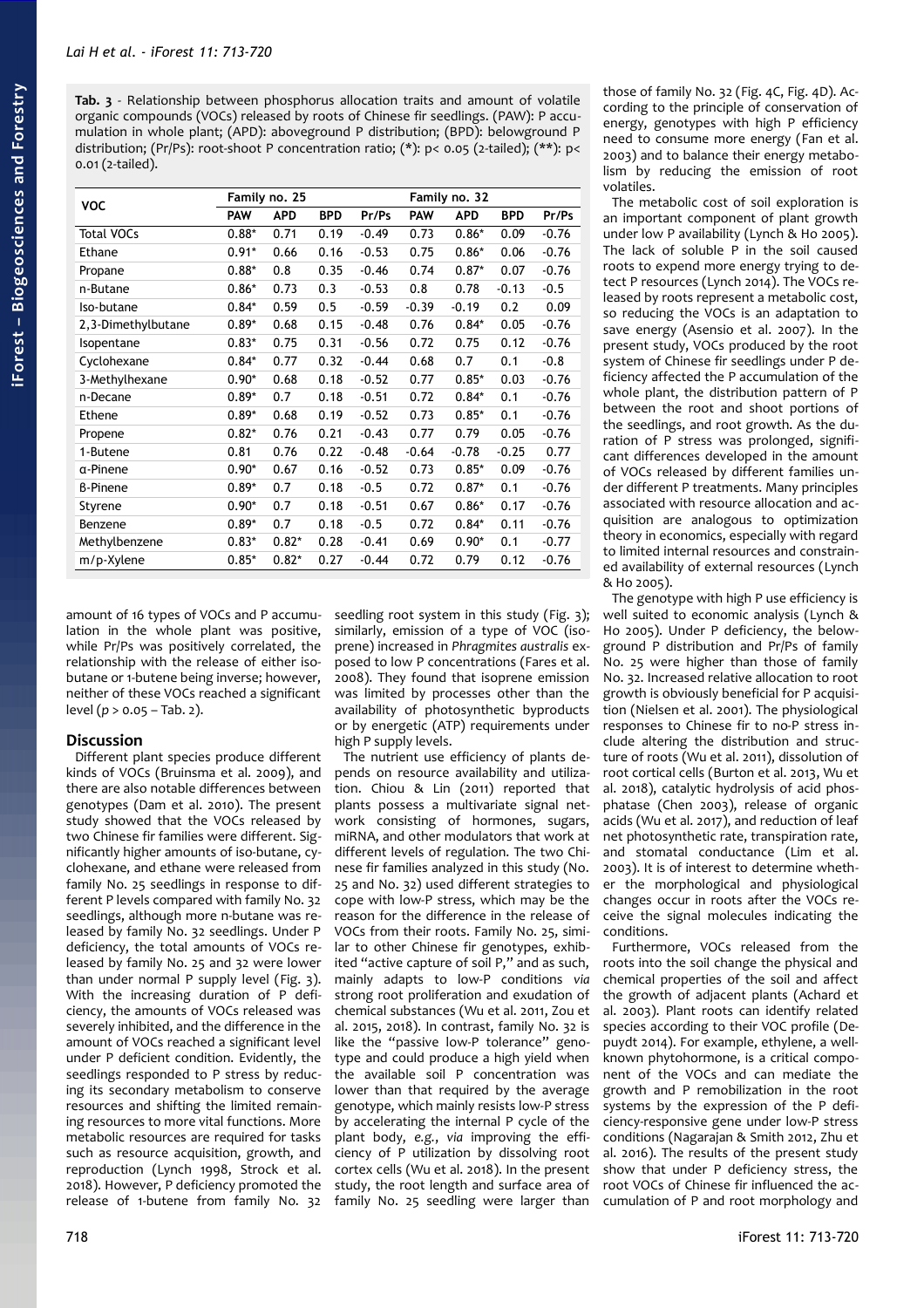were to some extent correlated. However, further research is needed to determine the other specific VOCs that promote physiological changes (Wu et al. 2017).

## **Conclusions**

Under different P supply conditions, the type and quantity of root VOCs were significantly different in two Chinese fir families. Under total P deficiency, the amount of VOCs of family No. 25 and 32 was lower that than under P<sub>1</sub> treatment. Low P supply significantly promoted growth of both average root diameter and root volume in family No. 25 seedlings compared with family No. 32 seedlings. For family No. 25, the increment of root volume was negatively correlated with 18 individual types or total amounts of VOCs. For family No. 32 seedlings, there was a negative correlation between 17 individual VOCs and the increment of root average diameter. Under P deficient treatment, the P accumulation of the whole plant and aboveground P distribution of family No. 25 and 32 seedlings were significantly lower than that of P supplied treatment. The types and amounts of 18 VOCs were positively correlated with accumulation of P, aboveground P distribution, and belowground P distribution, but the opposite pattern was observed for the Pr/Ps ratio in family No. 25 seedlings.

# **Acknowledgments**

This research was financially supported by the National Natural Science Foundation of China (Grants no. U1405211, 31370531) and the Science and Technology Plan Project of Fuzhou City, China (2017-N-35). We would like to thank Professor Zhigang Yi and Xingran Huang and Wei Lin for help with our chemical analyses, Minghui Yang and Yuan Yang for help with the experiment, and Mulualem Tigabu for reviewing the article.

## **References**

- Achard P, Vriezen WH, Van Der Straeten D, Harberd NP (2003). Ethylene regulates *Arabidopsis* development via the modulation of DELLA protein growth repressor function. Plant and Cell 15: 2816-2825. - doi: [10.1105/tpc.015685](https://doi.org/10.1105/tpc.015685)
- Asensio D, Penuelas J, Filella I, Llusia J (2007). On-line screening of soil VOCs exchange responses to moisture, temperature and root presence. Plant and Soil 291: 249-261. - doi: [10.1007/s11104-006-9190-4](https://doi.org/10.1007/s11104-006-9190-4)
- Bruinsma M, Posthumus MA, Mumm R, Mueller MJ, Van Loon JJA, Dicke M (2009). Jasmonic acid-induced volatiles of *Brassica oleracea* attract parasitoids: effects of time and dose, and comparison with induction by herbivores. Journal of Experimental Botany 60: 2575-2587. - doi: [10.1093/jxb/erp101](https://doi.org/10.1093/jxb/erp101)
- Burton AL, Lynch JP, Brown KM (2013). Spatial distribution and phenotypic variation in root cortical aerenchyma of maize (*Zea mays* L). Plant and Soil 367: 263-274. - doi: [10.1007/s11104-](https://doi.org/10.1007/s11104-012-1453-7) [012-1453-7](https://doi.org/10.1007/s11104-012-1453-7)

Chen H (2003). Phosphatase activity and P fractions in soils of an 18-year old Chinese fir (*Cun-* *ninghamia lanceolata*) plantation. Forest Ecology and Management 178: 301-310. - doi: [10.1016](https://doi.org/10.1016/S0378-1127(02)00478-4) [/S0378-1127\(02\)00478-4](https://doi.org/10.1016/S0378-1127(02)00478-4)

- Chen ZY, Li Q, Zou XH, Ma XQ, Wu PF (2016). Effect of neighboring competition on photosynthetic characteristics and biomass allocation of Chinese fir seedlings under low phosphorus stress. Chinese Journal of Plant Ecology 40 (2): 177-186. - doi: [10.17521/cjpe.2015.0182](https://doi.org/10.17521/cjpe.2015.0182)
- Chiou TJ, Lin SI (2011). Signaling network in sensing phosphate availability in plants. Annual Review of Plant Biology 62: 185-206. - doi: [10.1146/](https://doi.org/10.1146/annurev-arplant-042110-103849) [annurev-arplant-042110-103849](https://doi.org/10.1146/annurev-arplant-042110-103849)
- Dam NM, Qiu BL, Hordijk Vet CA LEM, Jansen JJ (2010). Identification of biologically relevant compounds in aboveground and belowground induced volatile blends. Journal of Chemical Ecology 36: 1006-1016. - doi: [10.1007/s10886-01](https://doi.org/10.1007/s10886-010-9844-9) [0-9844-9](https://doi.org/10.1007/s10886-010-9844-9)
- Depuydt S (2014). Arguments for and against self and non-self root recognition in plants. Frontiers in Plant Science 5: 1-7. - doi: [10.3389/](https://doi.org/10.3389/fpls.2014.00614) [fpls.2014.00614](https://doi.org/10.3389/fpls.2014.00614)
- Dudareva N, Negre F, Nagegowda DA, Orlova I (2006). Plant volatiles: recent advances and future perspectives. Critical Reviews in Plant Sciences 25: 417-440. - doi: [10.1080/073526806008](https://doi.org/10.1080/07352680600899973) [99973](https://doi.org/10.1080/07352680600899973)
- Ens EJ, Bremner JB, French K, Korth J (2009). Identification of volatile compounds released by roots of an invasive plant, bitoubush (*Chrysanthemoides monilifera* spp. *rotundata*), and their inhibition of native seedling growth. Biological Invasions 11: 275-287. - doi: [10.1007/s105](https://doi.org/10.1007/s10530-008-9232-3) [30-008-9232-3](https://doi.org/10.1007/s10530-008-9232-3)

Falik O, Hoffmann I, Novoplansky A (2014). Say it with flowers: flowering acceleration by root communication. Plant Signal and Behavior 9 (3): e28258. - doi: [10.4161/psb.28258](https://doi.org/10.4161/psb.28258)

- Fan MS, Zhu JM, Richards C, Brown KM, Lynch JP (2003). Physiological roles for aerenchyma in phosphorus-stressed roots. Functional Plant Biology 30: 493-506. - doi: [10.1071/FP03046](https://doi.org/10.1071/FP03046)
- Fares S, Brilli F, Noguès I, Velikova V, Tsonev T, Dagli S, Loreto F (2008). Isoprene emission and primary metabolism in *Phragmites australis* grown under different phosphorus levels. Plant Biology 10 (1): 38-43. - doi: [10.1055/s-2007-9654](https://doi.org/10.1055/s-2007-965429) [29](https://doi.org/10.1055/s-2007-965429)
- Farooq TH, Tigabu M, Ma XQ, Zou XH, Liu AQ, Odén PC, Wu PF (2018). Nutrient uptake, allocation and biochemical changes in two Chinese fir cuttings under heterogeneous phosphorus supply. iForest - Biogeosciences and Forestry 11: 411-417. - doi: [10.3832/ifor2657-011](https://doi.org/10.3832/ifor2657-011)
- Frost CJ, Mescher MC, Dervinis C, Davis JM, Carlson JE, De Moraes CM (2008). Priming defense genes and metabolites in hybrid poplar by the green leaf volatile cis-3-hexenyl acetate. New Phytologist 180: 722-734. - doi: [10.1111/j.1469-81](https://doi.org/10.1111/j.1469-8137.2008.02599.x) [37.2008.02599.x](https://doi.org/10.1111/j.1469-8137.2008.02599.x)
- He Y, Liao H, Yan XL (2003). Localized supply of phosphorus induces root morphological and architectural changes of rice in split and stratified soil cultures. Plant and Soil 248: 247-256. - doi: [10.1023/A:1022351203545](https://doi.org/10.1023/A:1022351203545)
- Lim JH, Chung IM, Ryu SS, Yun SJ (2003). Differential responses of rice acid phosphatase activities and isoforms to phosphorus deprivation. Journal of Biochemistry and Molecular Biology 36: 597-602. - doi: [10.5483/BMBRep.2003.36.6.](https://doi.org/10.5483/BMBRep.2003.36.6.597)
- [597](https://doi.org/10.5483/BMBRep.2003.36.6.597)
- Lin C, Owen SM, Peñuelas J (2007). Volatile organic compounds in the roots and rhizosphere of *Pinus* spp. Soil Biology and Biochemistry 39: 951-960. - doi: [10.1016/j.soilbio.2006.11.007](https://doi.org/10.1016/j.soilbio.2006.11.007)
- Lynch JP (1998). The role of nutrient efficient crops in modern agriculture. Journal of Crop Production 1: 241-264. - doi: [10.1300/J144v01n](https://doi.org/10.1300/J144v01n02_10) [02\\_10](https://doi.org/10.1300/J144v01n02_10)
- Lynch JP, Ho MD (2005). Rhizoeconomics: carbon costs of phosphorus acquisition. Plant and Soil 269: 45-56. - doi: [10.1007/s11104-004-1096-4](https://doi.org/10.1007/s11104-004-1096-4)
- Lynch JP (2014). Root phenes that reduce the metabolic costs of soil exploration: opportunities for 21st century agriculture. Plant Cell and Environment 38: 1-10. - doi: [10.1111/pce.12451](https://doi.org/10.1111/pce.12451)
- Nagarajan VK, Smith AP (2012). Ethylene's role in phosphate starvation signaling: more than just a root growth regulator. Plant and Cell Physiology 53: 277-286. - doi: [10.1093/pcp/pcr186](https://doi.org/10.1093/pcp/pcr186)
- Nielsen KL, Eshel A, Lynch JP (2001). The effect of phosphorus availability on the carbon economy of contrasting common bean (*Phaseolus vulgaris* L.) genotypes. Journal of Experimental Botany 52: 329-339. - doi: [10.1093/jexbot/52.35](https://doi.org/10.1093/jexbot/52.355.329) [5.329](https://doi.org/10.1093/jexbot/52.355.329)
- Ormeño E, Fernandez C, Mévy J (2007). Plant coexistence alters terpene emission and content of Mediterranean species. Phytochemistry 68: 840-852. - doi: [10.1016/j.phytochem.2006.11.033](https://doi.org/10.1016/j.phytochem.2006.11.033)
- Peñuelas J, Asensio D, Tholl D (2014). Biogenic volatile emissions from the soil. Plant Cell and Environment 37: 1866-1891. - doi: [10.1111/pce.12](https://doi.org/10.1111/pce.12340) [340](https://doi.org/10.1111/pce.12340)
- Pierik R, Ballaré CL, Dicke M (2014). Ecology of plant volatiles: Taking a plant community perspective. Plant Cell and Environment 37: 1845- 1853. - doi: [10.1111/pce.12330](https://doi.org/10.1111/pce.12330)
- Plassard C, Dell B (2011). Phosphorus nutrition of mycorrhizal trees. Tree Physiology 30: 1129- 1139. - doi: [10.1093/treephys/tpq063](https://doi.org/10.1093/treephys/tpq063)
- Robert CAM, Erb M, Duployer M, Zwahlen C, Doyen GR, Turlings TCJ (2012). Herbivore-induced plant volatiles mediate host selection by a root herbivore. New Phytologist 194: 1061- 1069. - doi: [10.1111/j.1469-8137.2012.04127.x](https://doi.org/10.1111/j.1469-8137.2012.04127.x)
- Strock CF, Morrow LDLR, Lynch J (2018). Reduction in root secondary growth as a strategy for phosphorus acquisition. Plant Physiology 176: 691-703. - doi: [10.1104/pp.17.01583](https://doi.org/10.1104/pp.17.01583)
- Wu PF, Ma XQ, Tigabu M, Wang C, Liu AQ, Odén PC (2011). Root morphological plasticity and biomass production of two Chinese fir clones with high phosphorus efficiency under low phosphorus stress. Canadian Journal of Forest Research 41: 228-234. - doi: [10.1139/X10-198](https://doi.org/10.1139/X10-198)
- Wu P, Shou HX, Xu GH, Lian XM (2013). Improvement of phosphorus efficiency in rice on basis of understanding phosphate signaling and homeostasis. Current Opinion in Plant Biology 16: 205-212. - doi: [10.1016/j.pbi.2013.03.002](https://doi.org/10.1016/j.pbi.2013.03.002)
- Wu PF, Wang GY, Farooq TH, Li Q, Zou XH, Ma XQ (2017). Low phosphorus and competition affect Chinese fir cutting growth and root organic acid content: does neighboring root activity aggravate P nutrient deficiency? Journal of Soils and Sediments 17: 2775-2785. - doi: [10.1007/s11368-017-1852-8](https://doi.org/10.1007/s11368-017-1852-8)

Wu PF, Lai HY, Tigabu M, Wu WJ, Wang P, Wang GY, Ma XQ (2018). Does phosphorus deficiency induce formation of root cortical aerenchyma